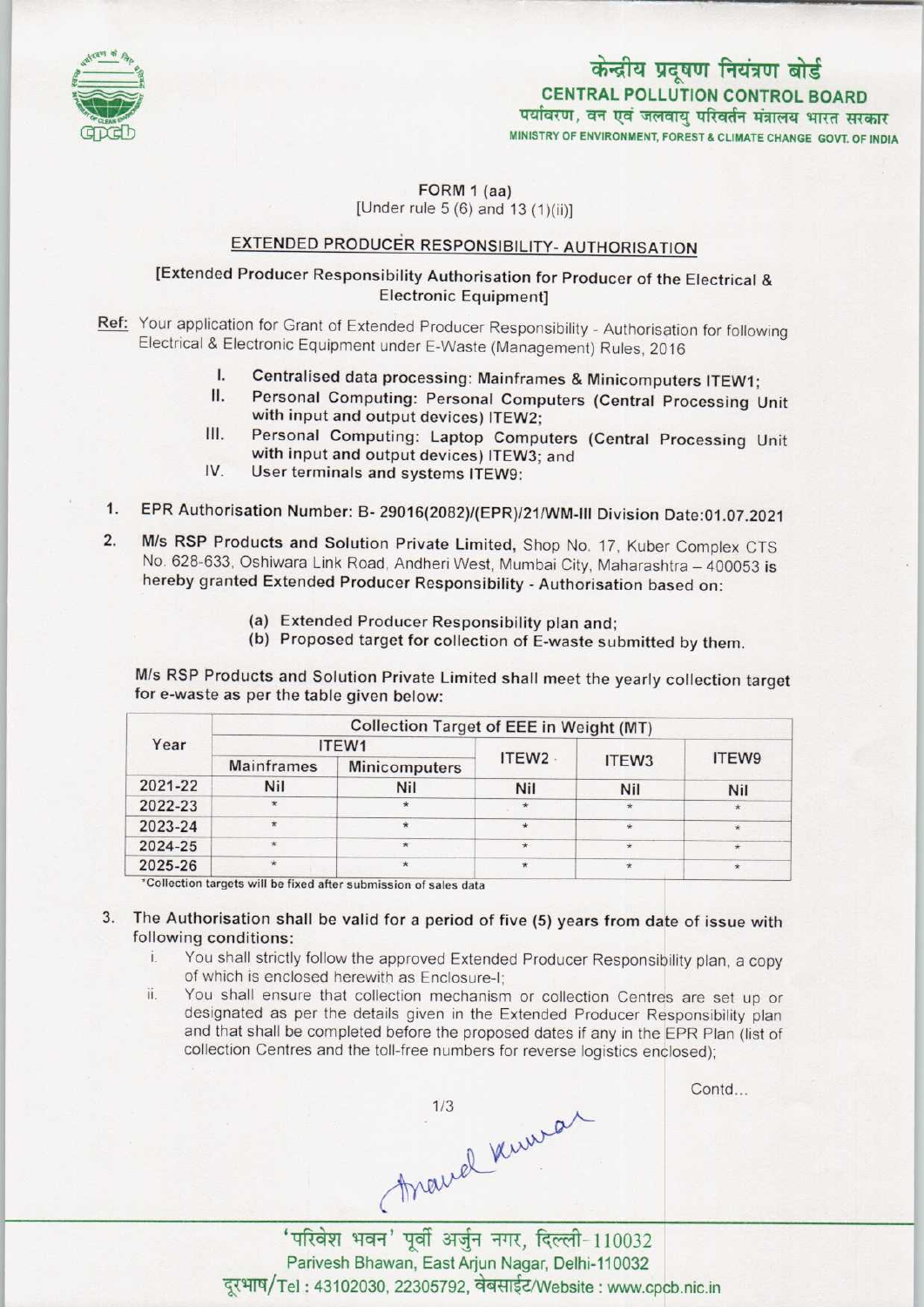

From pre page...

- iii. You shall ensure that all the collected e-waste is channelized to recycler/dismantler M/s Global Waste Solutions Unit -II, Kila No 45/19/1/3, Dhaturi, Sonipat, Haryana - 131039 and records shall be maintained at recycler/dismantler and your end;
- iv. You shall maintain records, in Form-2 of these Rules, of e-waste and make such records available for scrutiny by Central Pollution Control Board;
- v. You shall file annual returns in Form-3 to the Central Pollution Control Board on or before 30th day of June following the financial year to which that returns relates.

### vi. General Terms & Conditions of the Authorisation:

- a.The authorisation shall comply with provisions of the Environment (Protection) Act, 1986 and the E-waste (Management) Rules,2016 made there under;
- b.The authorisation or its renewal shall be produced for inspection at the request of an officer authorised by the Central Pollution Control Board;
- c.Any change in the approved Extended Producer Responsibility plan should be informed to Central Pollution Control Board within 15 days on which decision shall be communicated by Central Pollution Control Board within sixty days;
- d. It is the duty of the authorised person to take prior permission of the Central Pollution Control Board to close down any collection centre/points or any other facility which are part of the EPR plan;
- e.An application for the renewal of authorisation shall be made aslaid down in subrule (vi) of rule of 13(1) the E-Waste (Management) Rules, 2016;
- f.The Board reserves right to cancel/amend/revoke the authorisation at any time as per the policy of the Board or Government.

### vii. Additional Conditions: -

- a) That the applicant will submit annual sales data along with annual returns;
- b) That the applicant has to ensure that the addresses of collection points provided by them in their EPR Plan are correct and traceable and the collection points/centres are functional;
- c) That the applicant will submit revised application for grant of EPR Authorisation in case of applicant adding/changing PRO or changing its EPR Plan;

 $2/3$ 

Contd...

toand numer